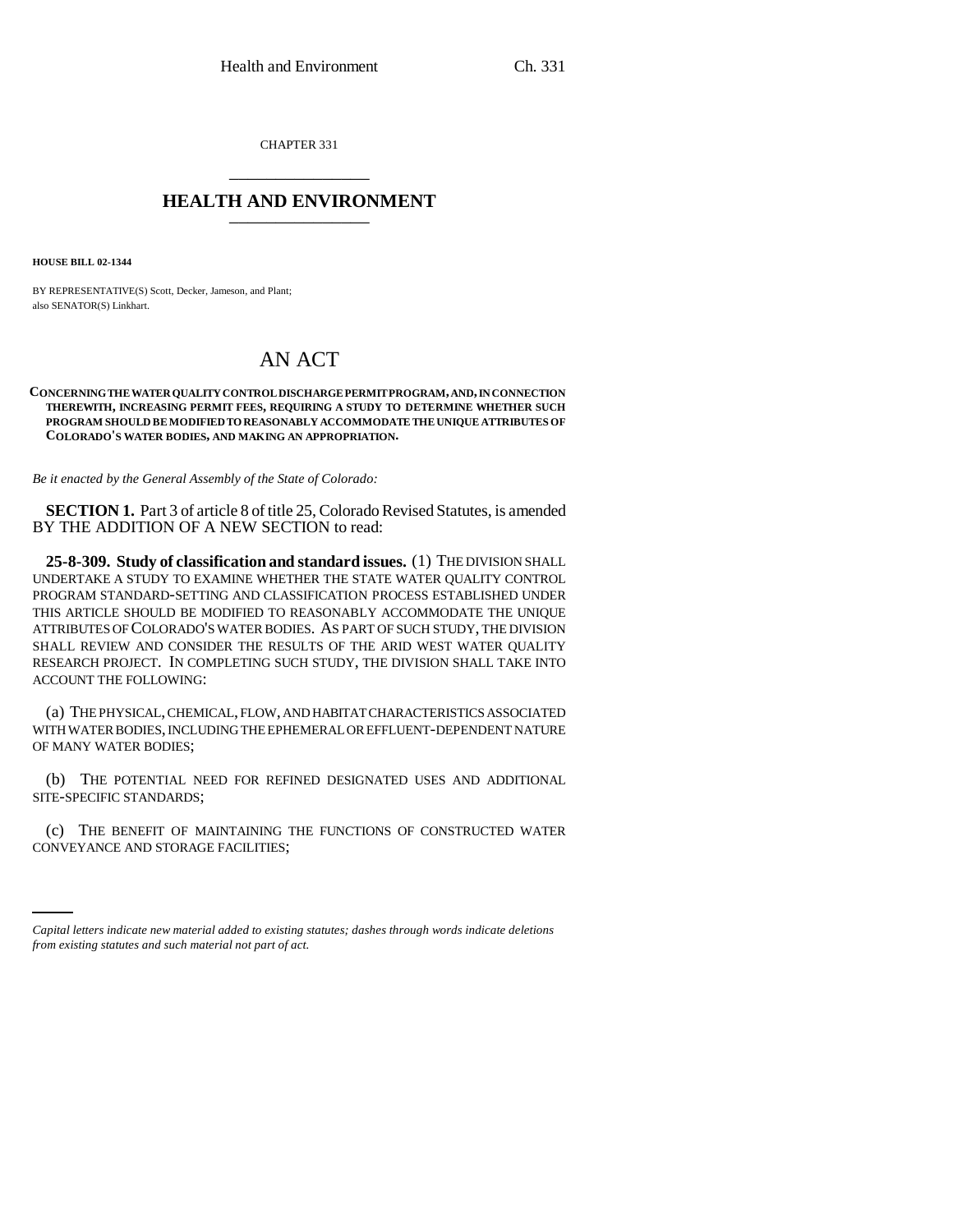#### Ch. 331 Health and Environment

(d) THE NATURE OF THE CURRENT USE ATTAINABILITY ANALYSIS PROCESS AND ANY NECESSARY ADJUSTMENTS THERETO; AND

(e) THE BENEFITS ASSOCIATED WITH MAINTAINING DOWNSTREAM ECOSYSTEMS THAT ARE DEPENDENT, AT LEAST IN PART, UPON THE CONTINUATION OF EFFLUENT DISCHARGES.

(2) ON OR BEFORE DECEMBER 1, 2003, THE DIVISION SHALL PREPARE AND SUBMIT TO THE GENERAL ASSEMBLY A REPORT THAT IDENTIFIES ITS FINDINGS UPON THE TOPICS IDENTIFIED IN SUBSECTION (1) OF THIS SECTION AND MAKES ANY RECOMMENDATIONS FOR CHANGES IN STATE LAW, RULES, OR POLICY THAT IT BELIEVES MAY BE NECESSARY TO IMPLEMENT ANY MODIFICATIONS THAT THE STUDY DETERMINES ARE NEEDED.

(3) THE DIVISION SHALL INFORM AND SEEK INPUT FROM THE COMMISSION AT LEAST ONCE EVERY SIX MONTHS ON THE STUDY EFFORTS. THE STUDY PROCESS SHALL BE OPEN TO THE PUBLIC, WITH PARTICIPATION AND COMMENT TO BE SOLICITED FROM ALL INTERESTED PARTIES.

**SECTION 2.** 25-8-502 (1) (b) (I), (1) (b.5) (I), and (1) (c), Colorado Revised Statutes, are amended, and the said 25-8-502 (1) is further amended BY THE ADDITION OF A NEW PARAGRAPH, to read:

**25-8-502. Application - definitions - fees - water quality control fund - public participation.** (1) (b) (I) EFFECTIVE JULY 1, 2002, in addition to the fees assessed pursuant to paragraph PARAGRAPHS ( $b.5$ ) AND ( $b.6$ ) of this subsection (1), the only fee the division may assess is an annual fee upon a discharger, and such fee shall be in accordance with the following schedule: except that, for permit fees due and payable after June 30, 1998, and before July 1, 2003, the fees set forth in the following schedule shall be increased by five and eight-tenths percent, rounded to the nearest dollar:

## **Facility Categories and Subcategories for Permit Fees Annual Fees**

(A) **Category 01 Sand and gravel and placer mining**

| Subcategory 1               | Pit dewatering only                          | \$ | <del>232</del> 358 |
|-----------------------------|----------------------------------------------|----|--------------------|
| Subcategory 2               | Pit dewatering and/or<br>washwater discharge | \$ | <del>264</del> 407 |
| Subcategory 3               | Mercury use with discharge impact.           | S  | 295 456            |
| Subcategory 4               | Storm water discharge only                   | S  | <del>350</del> 540 |
| (B) Category 02 Coal mining |                                              |    |                    |
| Subcategory 1               | Sedimentation ponds, surface<br>runoff only  |    | <del>454</del> 701 |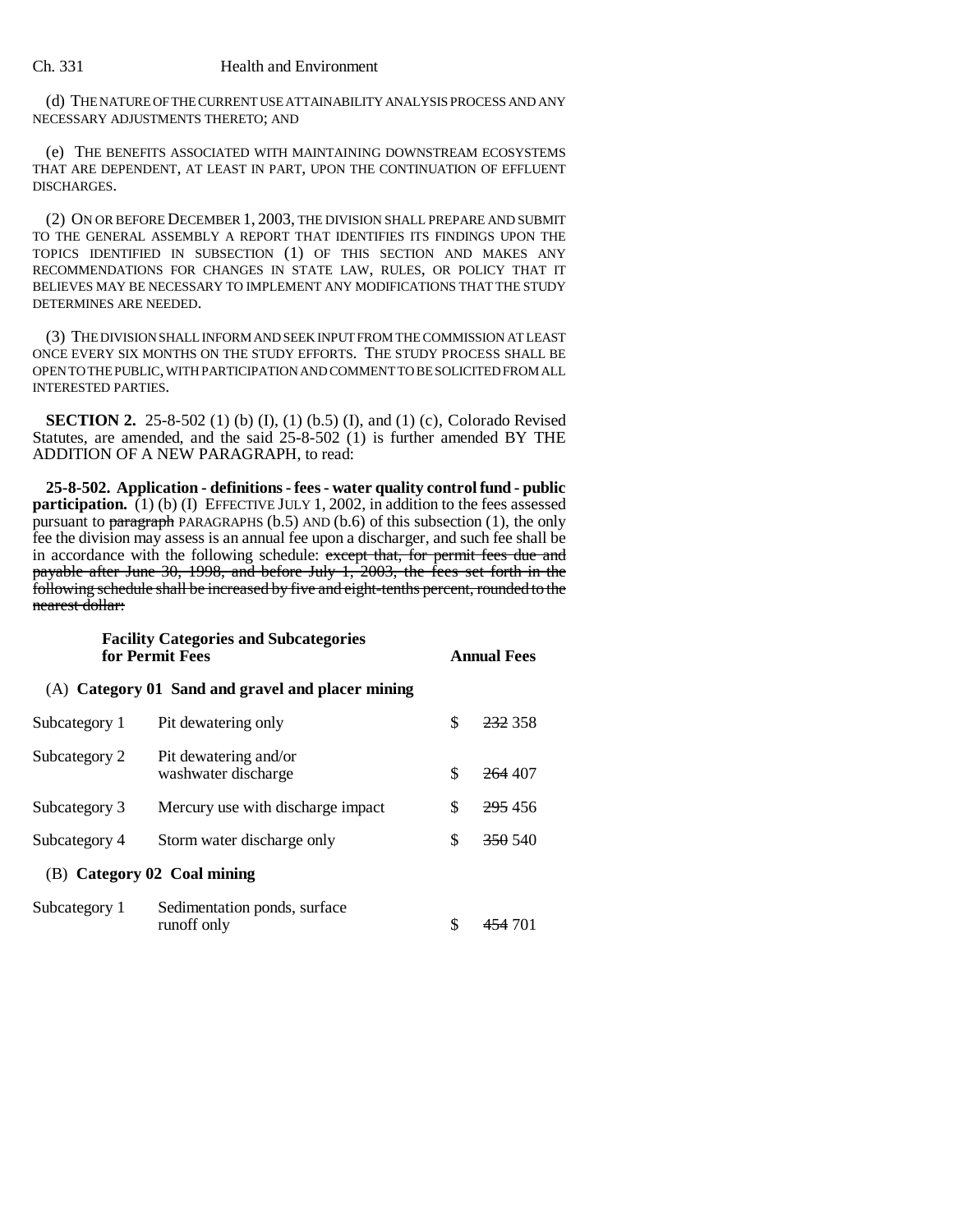|                                                                   | <b>Health and Environment</b>                                    |    | Ch. 331                |
|-------------------------------------------------------------------|------------------------------------------------------------------|----|------------------------|
| Subcategory 2                                                     | Mine water, preparation plant discharge                          | \$ | 612 945                |
|                                                                   | (C) Category 03 Hardrock mining                                  |    |                        |
| Subcategory 1                                                     | Mine dewatering from $0$ up to<br>49,999 gallons per day         | \$ | 528816                 |
| Subcategory 2                                                     | Mine dewatering from 50,000<br>up to 999,999 gallons per day     | \$ | 992 1,533              |
| Subcategory 3                                                     | Mine dewatering from 1,000,000<br>gallons per day or over        | \$ | 1,519 2,346            |
| Subcategory 4                                                     | Mine dewatering and milling<br>with no discharge                 | \$ | 1,519 2,346            |
| Subcategory 5                                                     | Mine dewatering and milling<br>with discharge                    | \$ | 4,568 7,056            |
| Subcategory 6                                                     | No discharge                                                     | \$ | 528816                 |
| Subcategory 7                                                     | Milling with discharge from<br>0 up to 49,999 gallons per day    | \$ | 1,550 2,394            |
| Subcategory 8                                                     | Milling with discharge from<br>50,000 gallons per day or greater | \$ | <del>3,090</del> 4,773 |
| (D) Category 04 Oil shale                                         |                                                                  |    |                        |
| Subcategory 1                                                     | Sedimentation ponds, surface<br>runoff only                      | \$ | 918 1,418              |
| Subcategory 2                                                     | Mine water from $0$ up to<br>49,999 gallons per day              | \$ | 992 1,533              |
| Subcategory 3                                                     | Mine water from 50,000 up<br>to 999,999 gallons per day          | \$ | 1,234 1,907            |
| Subcategory 4                                                     | Mine water from 1,000,000<br>gallons per day or over             | \$ | 1,203 1,859            |
| Subcategory 5                                                     | Mine water and process<br>water discharge                        | \$ | 4,568 7,056            |
| Subcategory 6                                                     | No discharge                                                     | \$ | 844 1,304              |
| (E) Category 05 Concentrated animal feeding operations<br>(CAFOs) |                                                                  |    |                        |
| Subcategory 1                                                     | <del>Under 5,000 maximum animal</del><br>units                   | S  | 84                     |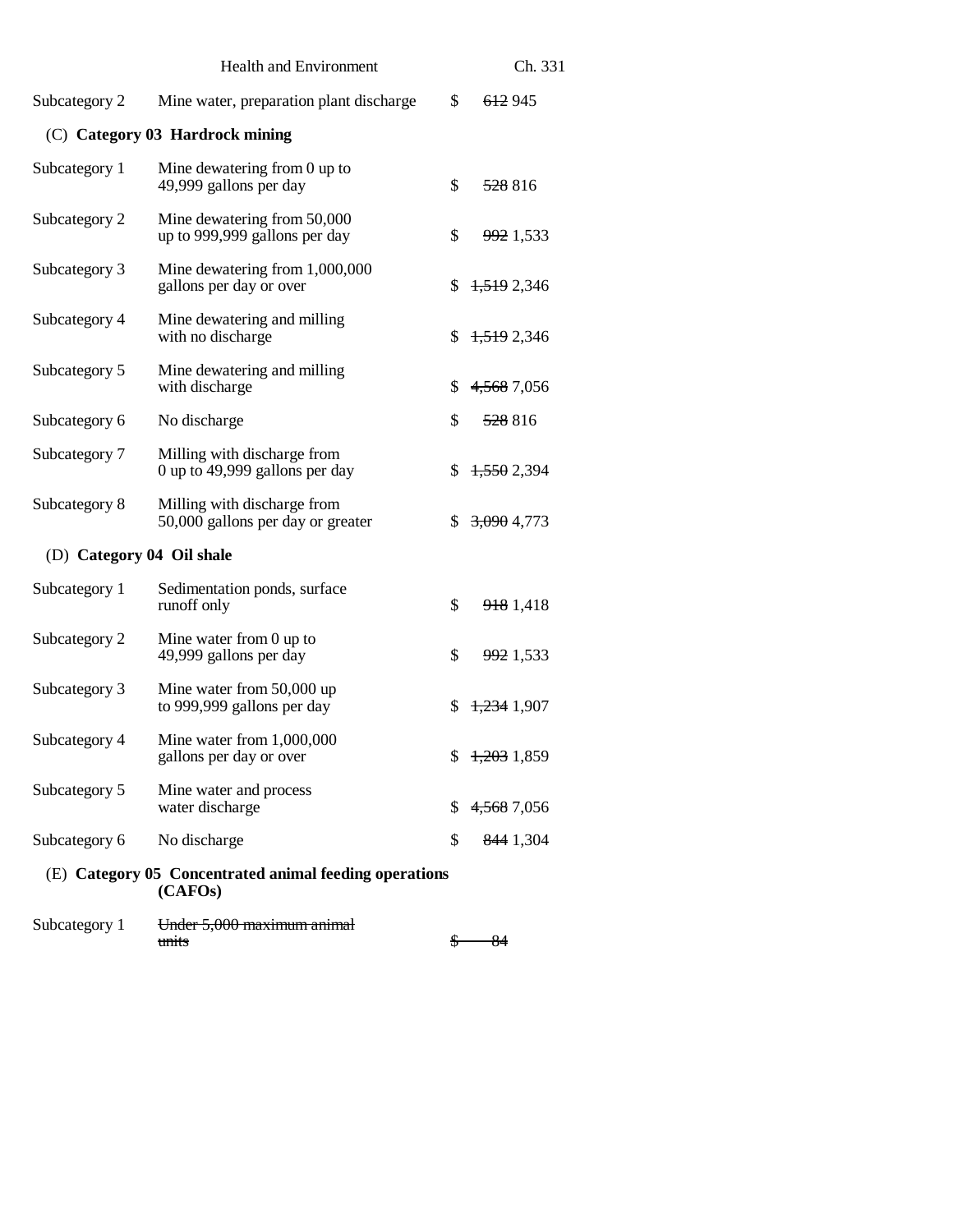| Ch. 331        | <b>Health and Environment</b>                                                                                                                                                                                           |    |                    |
|----------------|-------------------------------------------------------------------------------------------------------------------------------------------------------------------------------------------------------------------------|----|--------------------|
|                | GENERAL PERMIT: THE DIVISION SHALL<br>ASSESS A CAFO AN ANNUAL PERMIT FEE, NOT<br>TO EXCEED \$250 PLUS \$0.04 PER ANIMAL UNIT,<br>BASED ON THE CAFO'S PEAK WORKING CAPACITY                                              |    |                    |
| Subcategory 2  | 5,000 and over maximum animal<br>units<br>INDIVIDUAL PERMIT: THE DIVISION SHALL<br>ASSESS A CAFO AN ANNUAL PERMIT FEE, NOT<br>TO EXCEED \$500 PLUS \$0.08 PER ANIMAL UNIT,<br>BASED ON THE CAFO'S PEAK WORKING CAPACITY | S  | 116                |
|                | (F) Category 06 Water treatment plants                                                                                                                                                                                  |    |                    |
| Subcategory 1  | Intermittent discharge                                                                                                                                                                                                  | \$ | <del>264</del> 407 |
| Subcategory 2  | Routine discharge                                                                                                                                                                                                       | \$ | <del>380</del> 587 |
|                | (G) Category 07 General permits                                                                                                                                                                                         |    |                    |
| Subcategory 1A | Sand and gravel with process<br>discharge and storm water                                                                                                                                                               | \$ | <del>125</del> 193 |
| Subcategory 1B | Sand and gravel without process<br>discharge - storm water only                                                                                                                                                         | \$ | 50 77              |
| Subcategory 2  | Construction dewatering                                                                                                                                                                                                 | \$ | 232 358            |
| Subcategory 3  | [Reserved for future use]                                                                                                                                                                                               |    |                    |
| Subcategory 4  | Placer mining                                                                                                                                                                                                           | \$ | <del>240</del> 371 |
| Subcategory 5  | Coal mining                                                                                                                                                                                                             | \$ | <del>360</del> 556 |
| Subcategory 6  | Water treatment plants -<br>intermittent discharge                                                                                                                                                                      | \$ | <del>220</del> 340 |
| Subcategory 7  | Water treatment plants -<br>routine discharge                                                                                                                                                                           | \$ | 330 510            |
| Subcategory 8  | Oil and gas cleanup                                                                                                                                                                                                     | \$ | 8501,313           |
|                | Subcategory 9 9A Construction - storm water only;<br>5 ACRES OR MORE OF DISTURBED AREA                                                                                                                                  | \$ | <del>175</del> 270 |
|                | SUBCATEGORY 9B CONSTRUCTION - STORM WATER<br>ONLY; 1 TO LESS THAN 5 ACRES OF<br><b>DISTURBED AREA - LONG-TERM</b>                                                                                                       | \$ | 270                |
|                | <b>SUBCATEGORY 9C CONSTRUCTION - STORM WATER</b><br>ONLY; 1 TO LESS THAN 5 ACRES OF                                                                                                                                     |    |                    |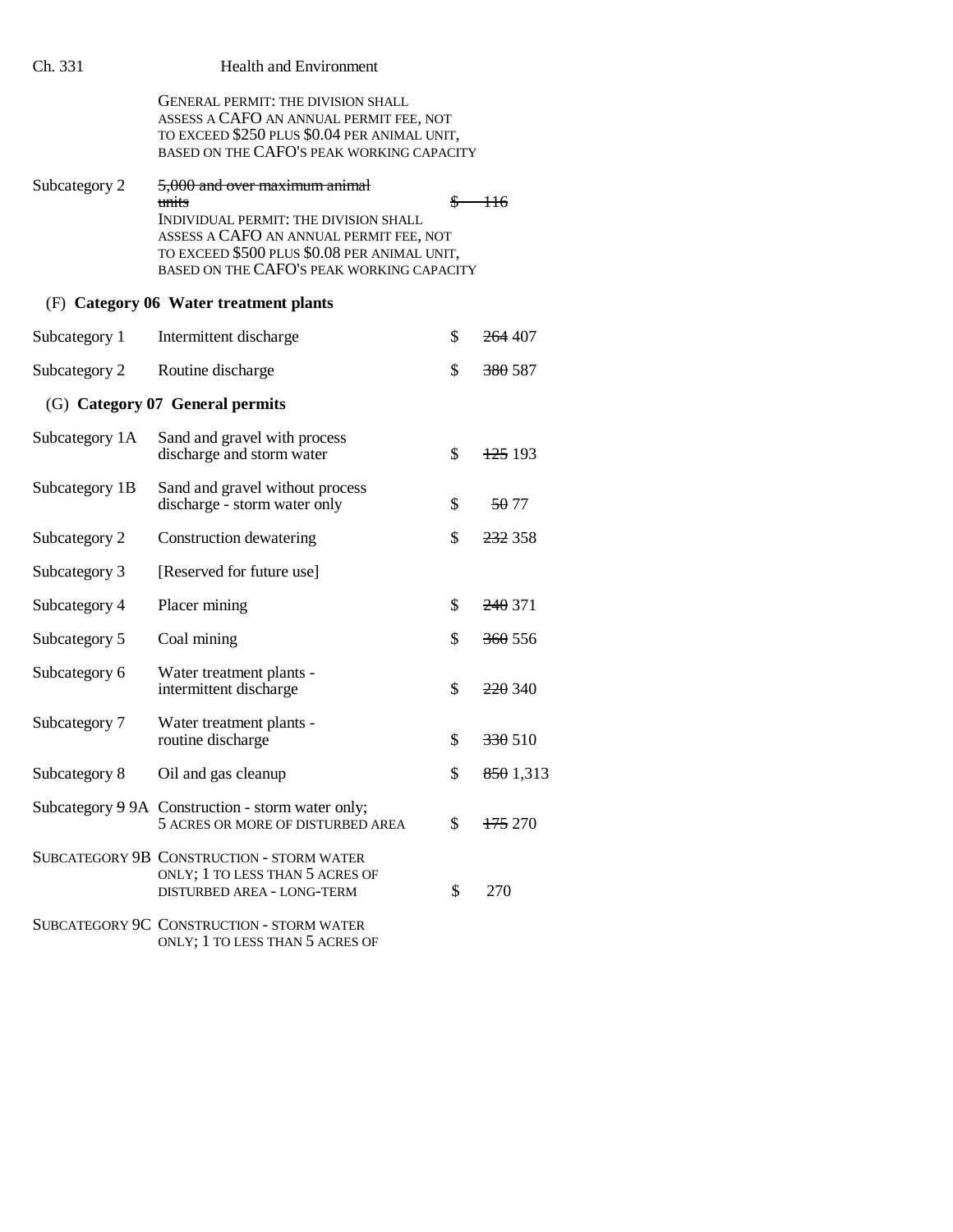|                | <b>Health and Environment</b>                                                                                                                                                                                                                      |    | Ch. 331            |
|----------------|----------------------------------------------------------------------------------------------------------------------------------------------------------------------------------------------------------------------------------------------------|----|--------------------|
|                | DISTURBED AREA - SHORT-TERM<br><b>ONE QUARTER</b>                                                                                                                                                                                                  | \$ | 68                 |
|                | SUBCATEGORY 9D CONSTRUCTION - STORM WATER<br>ONLY; 1 TO LESS THAN 5 ACRES OF<br>DISTURBED AREA - SHORT-TERM<br>TWO QUARTERS                                                                                                                        | \$ | 135                |
|                | SUBCATEGORY 9E CONSTRUCTION - STORM WATER<br>ONLY; 1 TO LESS THAN 5 ACRES OF<br>DISTURBED AREA - SHORT-TERM<br><b>THREE QUARTERS</b>                                                                                                               | \$ | 203                |
|                | SUBCATEGORY 9F CONSTRUCTION - STORM WATER<br>ONLY; 1 TO LESS THAN 5 ACRES OF<br>DISTURBED AREA - SHORT-TERM<br><b>FOUR QUARTERS</b>                                                                                                                | \$ | 270                |
| Subcategory 10 | Industrial - single municipal<br>industrial - storm water only                                                                                                                                                                                     | \$ | <del>150</del> 232 |
| Subcategory 11 | Multiple municipal industrial<br>facilities - storm water only<br>(single permit which covers all<br>ancillary facilities owned by<br>a municipality, including, but<br>not limited to, transportation<br>maintenance facilities and<br>landfills) | S  | 325                |
| Subcategory 12 | Active mineral mines less than<br>ten acres - storm water only                                                                                                                                                                                     | \$ | $\frac{100}{155}$  |
| Subcategory 13 | Active mineral mines - ten acres<br>or larger - storm water only                                                                                                                                                                                   | \$ | <del>300</del> 463 |
| Subcategory 14 | Inactive mineral mines -<br>storm water only                                                                                                                                                                                                       | \$ | 50, 77             |
| Subcategory 15 | Department of transportation -<br>municipal SAND AND GRAVEL<br>storm water - statewide permit                                                                                                                                                      |    | \$3,5005,406       |
| Subcategory 16 | Department of transportation -<br>STORM WATER construction storm<br>water DISCHARGES FROM PROJECTS<br>FOR WHICH THE DEPARTMENT OF<br><b>TRANSPORTATION IS THE</b><br>PERMITTEE - statewide permit                                                  | S. | 7,550 11,662       |
|                | SUBCATEGORY 17 COAL DEGASIFICATION - PROCESS                                                                                                                                                                                                       |    |                    |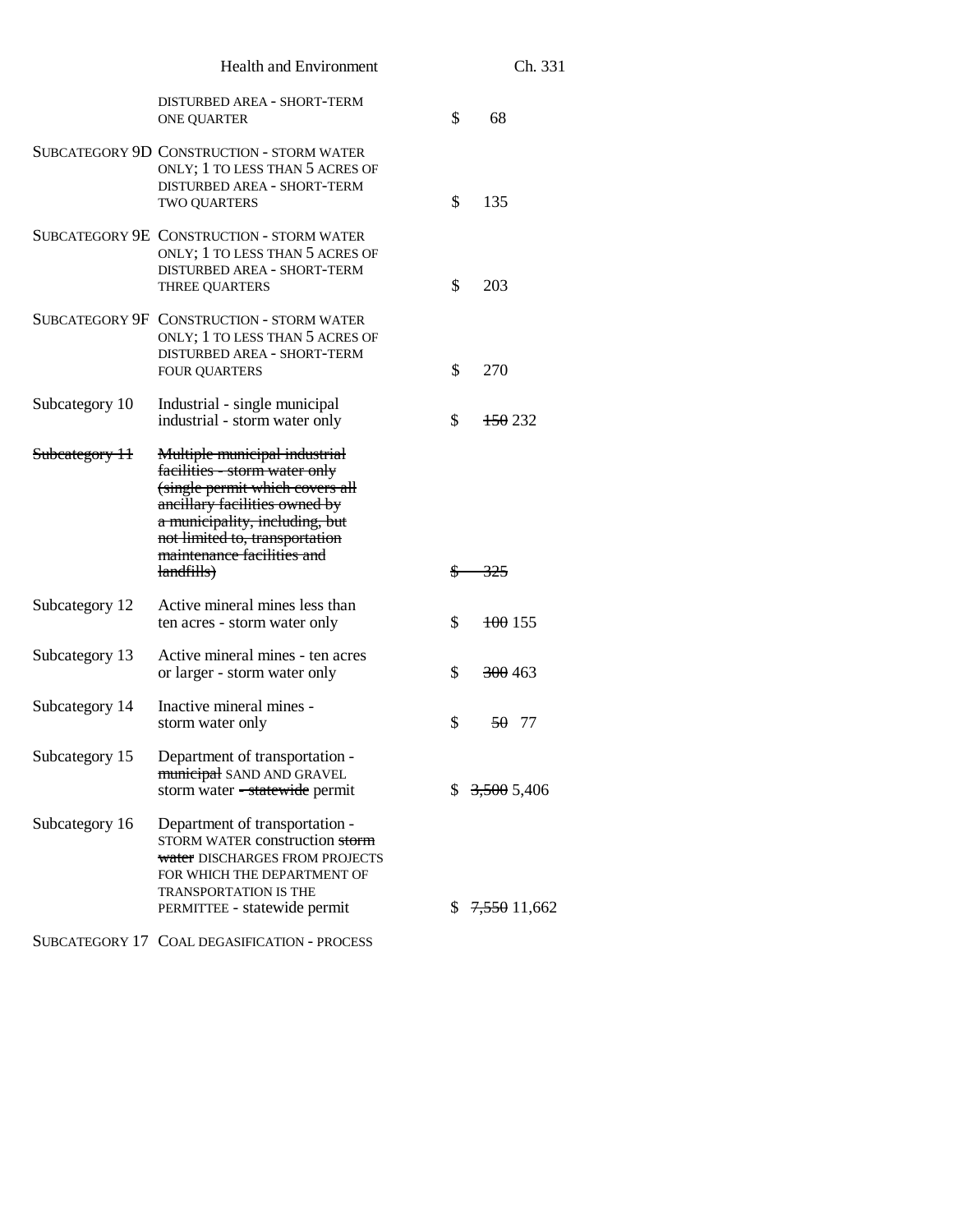| Ch. 331       | Health and Environment                                                                                                                  |    |             |
|---------------|-----------------------------------------------------------------------------------------------------------------------------------------|----|-------------|
|               | WATER FROM 0 UP TO 49,999<br><b>GALLONS PER DAY</b>                                                                                     |    | \$1,533     |
|               | SUBCATEGORY 18 COAL DEGASIFICATION - PROCESS<br>WATER FROM 50,000 UP TO 99,999<br><b>GALLONS PER DAY</b>                                |    | \$2,346     |
|               | SUBCATEGORY 19 COAL DEGASIFICATION - PROCESS<br>WATER MORE THAN 100,000<br><b>GALLONS PER DAY</b>                                       |    | \$7,056     |
|               | SUBCATEGORY 20 STORM WATER MUNICIPAL<br><b>GREATER THAN 100,000 POPULATION</b>                                                          |    | \$5,019     |
|               | SUBCATEGORY 21 STORM WATER MUNICIPAL FROM<br>50,000 UP TO 100,000 POPULATION                                                            |    | \$2,510     |
|               | SUBCATEGORY 22 STORM WATER MUNICIPAL FROM<br>10,000 UP TO 49,999 POPULATION                                                             | \$ | 1,004       |
|               | SUBCATEGORY 23 STORM WATER MUNICIPAL LESS<br>THAN 10,000 POPULATION                                                                     | \$ | 438         |
|               | SUBCATEGORY 24 DISCHARGES ASSOCIATED WITH<br><b>TREATED WATER DISTRIBUTION</b><br>SYSTEMS LESS THAN OR EQUAL TO<br>3,300 POPULATION     | \$ | 75          |
|               | SUBCATEGORY 25 DISCHARGES ASSOCIATED WITH<br>TREATED WATER DISTRIBUTION<br>SYSTEMS FROM 3,301 UP TO 9,999<br><b>POPULATION</b>          | \$ | 150         |
|               | SUBCATEGORY 26 DISCHARGES ASSOCIATED WITH<br>TREATED WATER DISTRIBUTION<br><b>SYSTEMS GREATER THAN OR</b><br>EQUAL TO 10,000 POPULATION | \$ | 225         |
|               | (H) Category 08 Power plants                                                                                                            |    |             |
| Subcategory 1 | Cooling water only, no discharge                                                                                                        | \$ | 528 816     |
| Subcategory 2 | Process water from 0 up to 49,999<br>gallons per day                                                                                    | \$ | 992 1,533   |
| Subcategory 3 | Process water from 50,000 up to<br>999,999 gallons per day                                                                              | \$ | 1,519 2,346 |
| Subcategory 4 | Process water from 1,000,000<br>up to 4,999,999 gallons per day                                                                         | S. | 4,568 7,056 |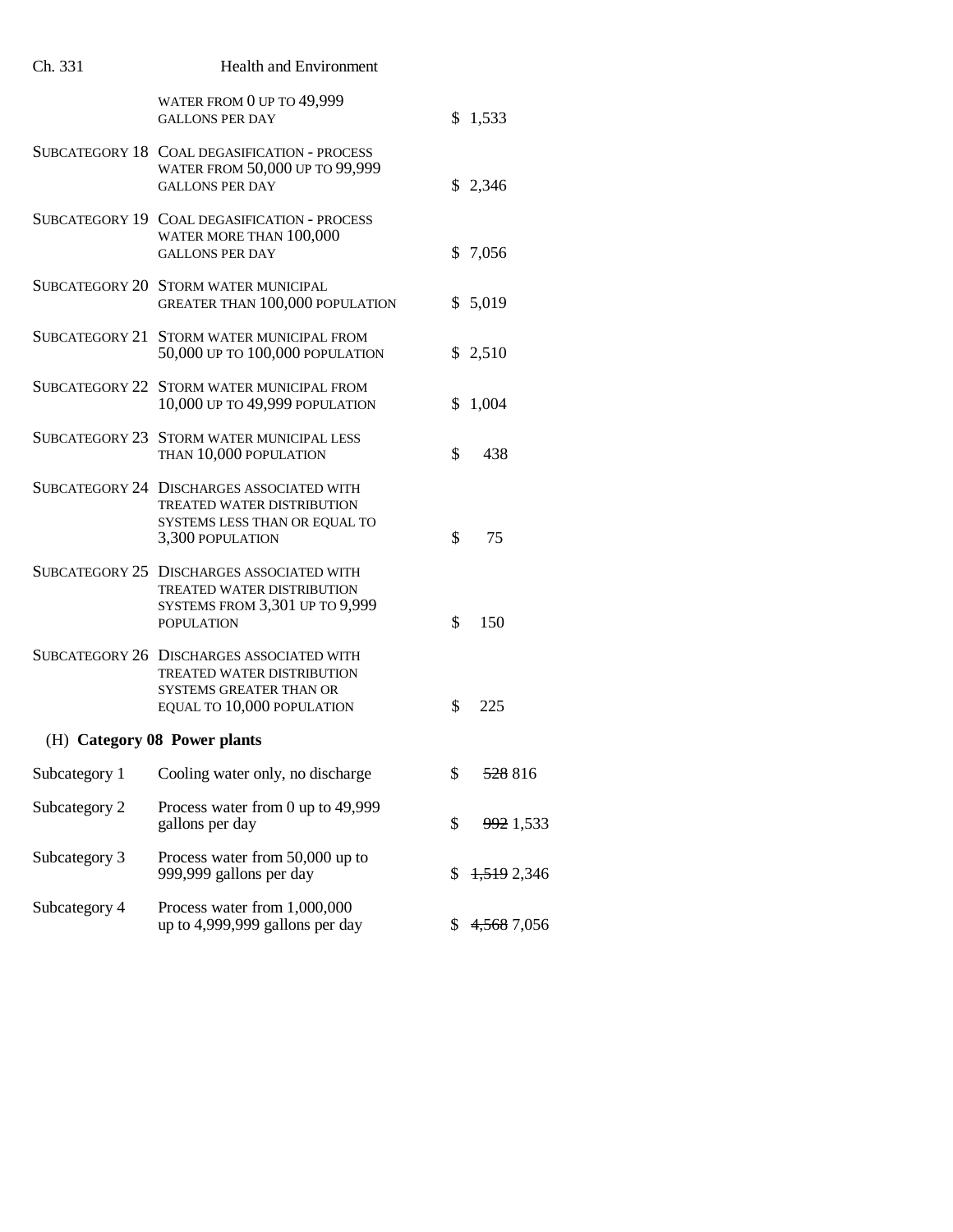|                                                                 |                               | Ch. 331            |
|-----------------------------------------------------------------|-------------------------------|--------------------|
| Process water from 5,000,000<br>gallons per day or over         | S.                            | 4,568 7,056        |
| (I) Category 09 Sugar processing                                |                               |                    |
| Cooling water only, no discharge                                | \$                            | <del>559</del> 863 |
| Process water from 0 up to 49,999<br>gallons per day            | \$                            | 686 1,060          |
| Process water from 50,000 up to<br>999,999 gallons per day      | S.                            | 1,709 2,640        |
| Process water from 1,000,000<br>up to 4,999,999 gallons per day | \$                            | 4,568 7,056        |
| Process water from 5,000,000<br>gallons per day or over         | \$                            | 4,568 7,056        |
| (J) Category 10 Petroleum refining                              |                               |                    |
| Cooling water only, no discharge                                | \$                            | <del>528</del> 816 |
| Process water from 0 up to 49,999<br>gallons per day            | S                             | $+1.1821.826$      |
| Process water from 50,000 up to<br>999,999 gallons per day      | \$                            | 1,519 2,346        |
| Process water from 1,000,000<br>up to 4,999,999 gallons per day | \$                            | 4,568 7,056        |
| Process water from 5,000,000<br>gallons per day or over         | \$                            | 4,568 7,056        |
| (K) Category 11 Fish hatcheries                                 | \$                            | 587                |
| No subcategories at this time                                   |                               |                    |
| (L) Category 12 Manufacturing and other industry                |                               |                    |
| Cooling water only                                              | \$                            | 528816             |
| Process water from 0 up to 49,999<br>gallons per day            | \$                            | 992 1,533          |
|                                                                 | <b>Health and Environment</b> |                    |

999,999 gallons per day  $$ 1,5192,346$ 

up to 4,999,999 gallons per day  $$ 4,568$  7,056

Subcategory 3 Process water from 50,000 up to

Subcategory 4 Process water from 1,000,000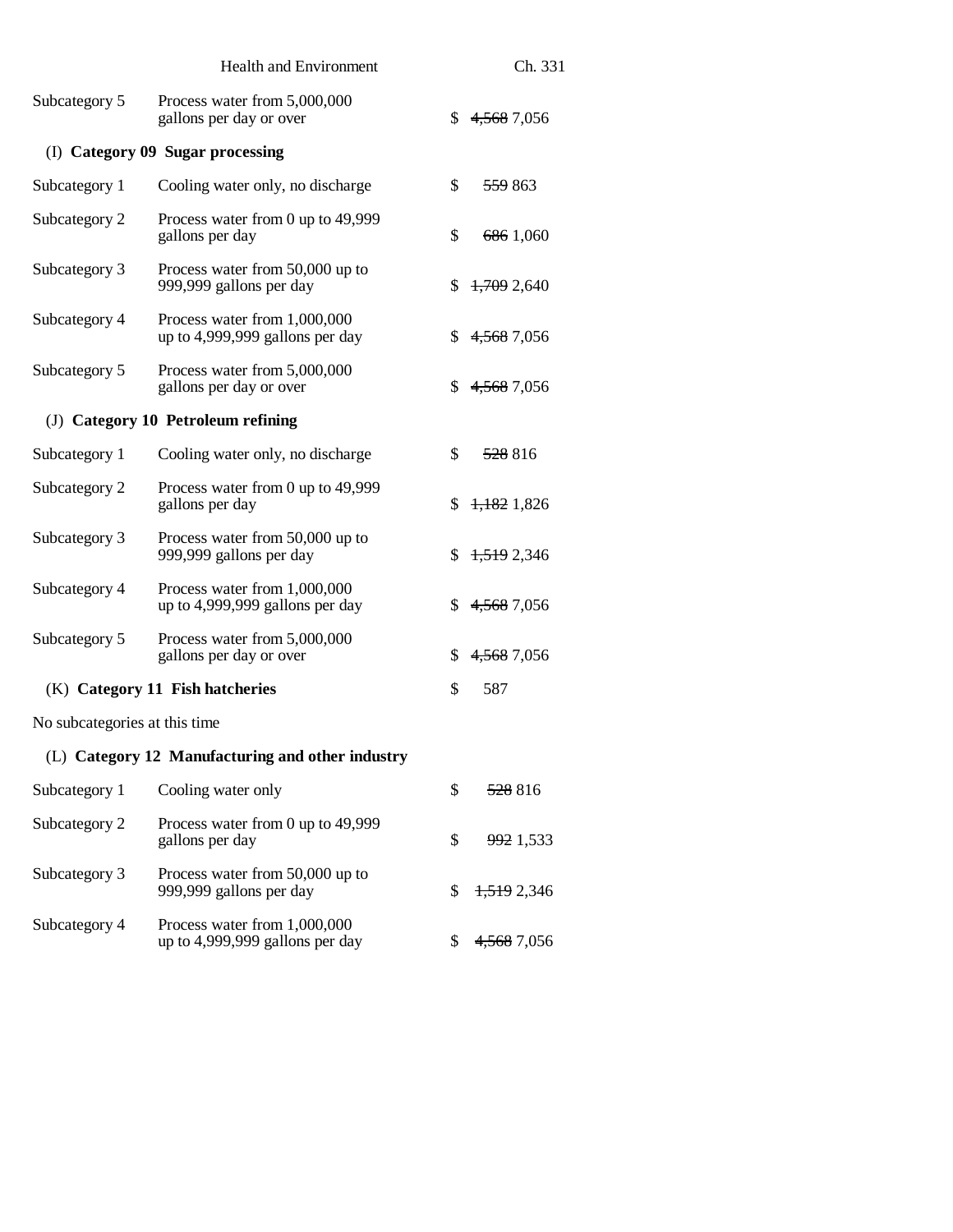| Ch. 331                                                 | <b>Health and Environment</b>                                    |    |                        |  |
|---------------------------------------------------------|------------------------------------------------------------------|----|------------------------|--|
| Subcategory 5                                           | Process water from 5,000,000<br>up to 19,999,999 gallons per day | \$ | 5,613 8,671            |  |
| Subcategory 6                                           | Process water 20,000,000 gallons<br>per day or over              | \$ | 9,136 14,112           |  |
| Subcategory 7                                           | No discharge                                                     | \$ | 686 1,060              |  |
|                                                         | (M) Category 20 Domestic wastewater - lagoons                    |    |                        |  |
| Subcategory 1                                           | Sewage from 0 up to 49,999<br>gallons per day                    | \$ | 243 375                |  |
| Subcategory 2                                           | Sewage from 50,000 up to 99,999<br>gallons per day               | \$ | <del>390</del> 603     |  |
| Subcategory 3                                           | Sewage from 100,000 up to 499,999<br>gallons per day             | \$ | <del>570</del> 880     |  |
| Subcategory 4                                           | Sewage from 500,000 up to 999,999<br>gallons per day             | \$ | 981 1,515              |  |
| Subcategory 5                                           | Sewage from $1,000,000$ up to<br>1,999,999 gallons per day       | \$ | 1,466 2,264            |  |
| Subcategory 6                                           | Sewage 2,000,000 gallons per day<br>or over                      | \$ | 2,986 4,612            |  |
| (N) Category 21 Domestic wastewater - mechanical plants |                                                                  |    |                        |  |
| Subcategory 1                                           | Sewage from 0 up to 19,999<br>gallons per day                    | \$ | 285 441                |  |
| Subcategory 2                                           | Sewage from 20,000 up to 49,999<br>gallons per day               | \$ | 454 701                |  |
| Subcategory 3                                           | Sewage from 50,000 up to 99,999<br>gallons per day               | \$ | 665 1,028              |  |
| Subcategory 4                                           | Sewage from 100,000 up to<br>499,999 gallons per day             | \$ | <del>1,034</del> 1,597 |  |
| Subcategory 5                                           | Sewage from 500,000 up to<br>999,999 gallons per day             | \$ | 1,7202,657             |  |
| Subcategory 6                                           | Sewage from 1,000,000 up to<br>2,499,999 gallons per day         | \$ | 2,817 4,351            |  |
| Subcategory 7                                           | Sewage from $2,500,000$ up to<br>9,999,999 gallons per day       | S  | <del>5,275</del> 8,148 |  |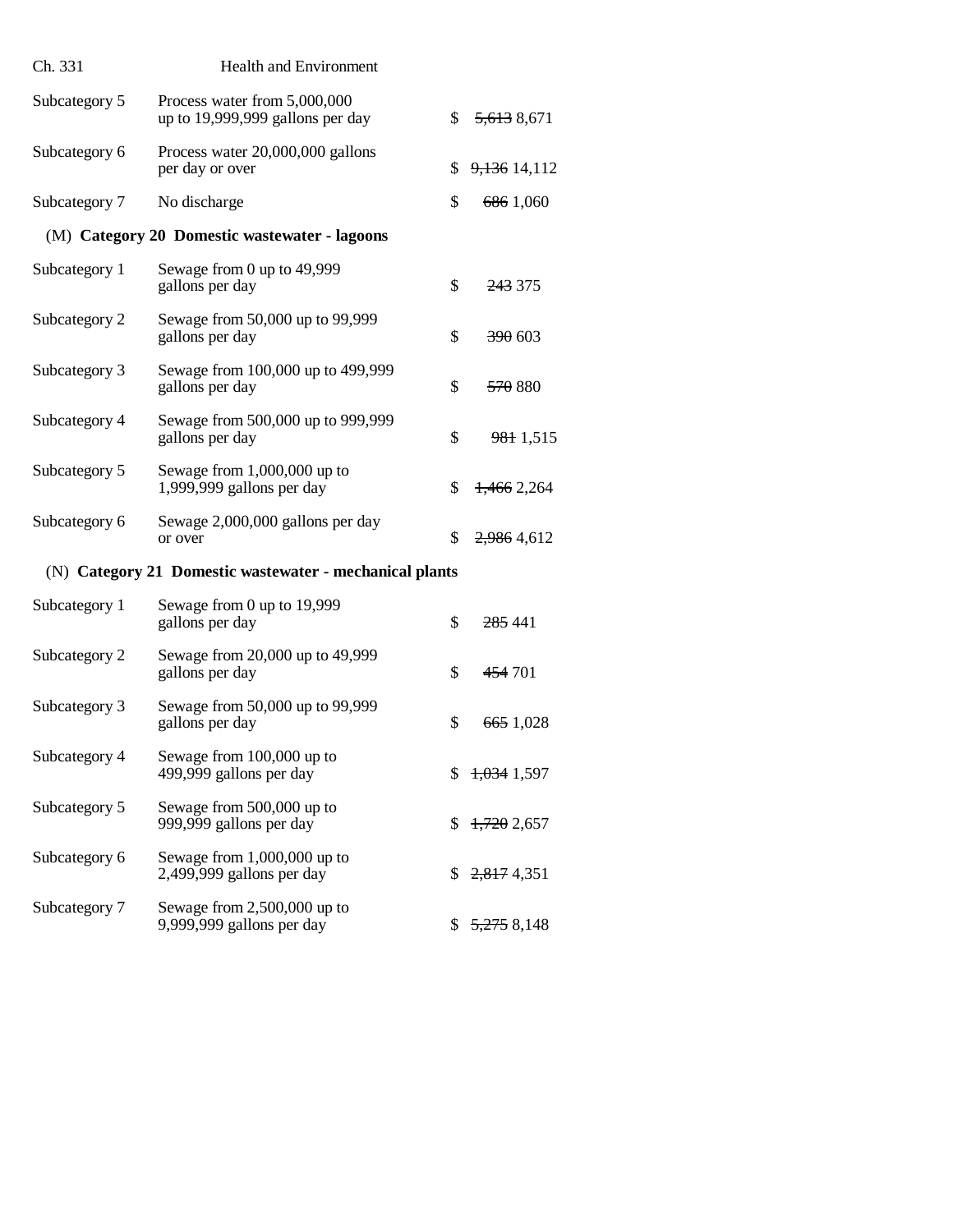| <b>Health and Environment</b>                                                                                                                                                                                 |    | Ch. 331                                                         |  |
|---------------------------------------------------------------------------------------------------------------------------------------------------------------------------------------------------------------|----|-----------------------------------------------------------------|--|
| Sewage from $10,000,000$ up to<br>49,999,999 gallons per day                                                                                                                                                  | \$ | 9,147 14,130                                                    |  |
| Sewage from $50,000,000$ up to<br>99,999,999 gallons per day                                                                                                                                                  |    | \$10,55016,297                                                  |  |
| Sewage from 100,000,000 gallons<br>per day or over                                                                                                                                                            |    | \$11,60517,926                                                  |  |
| waters - general permit                                                                                                                                                                                       |    |                                                                 |  |
| Sewage from 0 up to 49,999<br>gallons per day                                                                                                                                                                 | \$ | 210324                                                          |  |
| Sewage from 50,000 up to<br>199,999 gallons per day                                                                                                                                                           | \$ | 370 571                                                         |  |
| Sewage from 200,000 up to<br>599,999 gallons per day                                                                                                                                                          | \$ | 540 834                                                         |  |
| Sewage from 600,000 up to<br>999,999 gallons per day                                                                                                                                                          | \$ | 8601,329                                                        |  |
| (P) Category 23 Municipal storm water permits                                                                                                                                                                 |    |                                                                 |  |
| Municipalities of 250,000 and<br>over in population                                                                                                                                                           | S  | 8,500 13,130                                                    |  |
| Municipalities of 100,000 or<br>more, but less than 250,000 in<br>population                                                                                                                                  | \$ | 5,000 7,723                                                     |  |
| Municipalities of 50,000 or<br>more, but less than 100,000 in<br>population                                                                                                                                   | \$ | $2,500$ 3,862                                                   |  |
| Municipalities of 10,000 or<br>more, but less than 50,000 in<br>population                                                                                                                                    |    | \$1,0001,545                                                    |  |
| <b>STATEWIDE PERMIT FOR</b><br>DEPARTMENT OF TRANSPORTATION-<br><b>OWNED OR -OPERATED MUNICIPAL</b><br>SEPARATE STORM WATER SYSTEMS<br>IN MUNICIPAL AREAS WHERE<br>STORM WATER PERMITS ARE<br><b>REQUIRED</b> |    | \$5,406                                                         |  |
|                                                                                                                                                                                                               |    | (O) Category 22 Domestic facilities discharging to unclassified |  |

(Q) **Category 24 Individual industrial storm water permits.** If a storm water permit is integrated into an existing permit for a facility that has other point source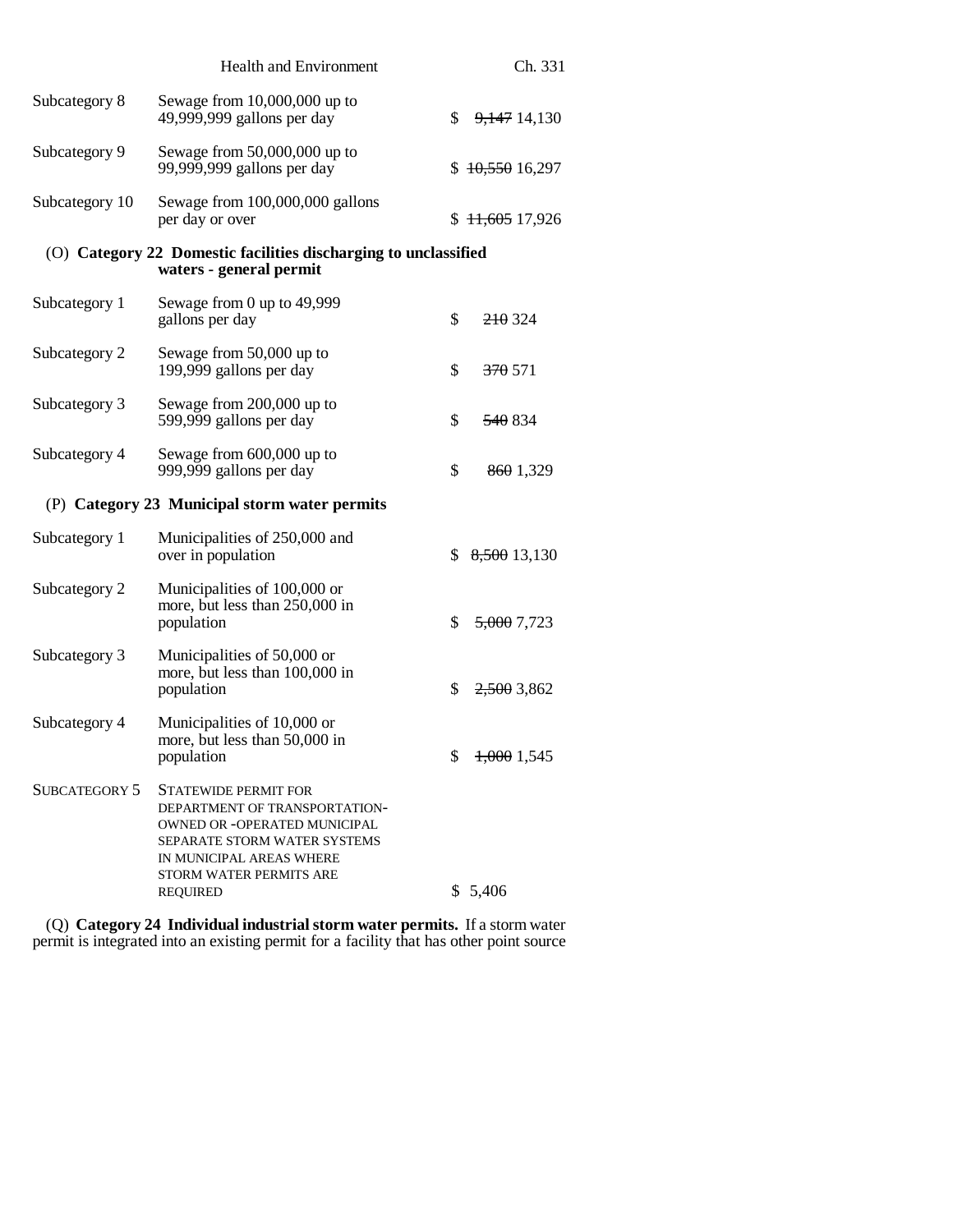# Ch. 331 Health and Environment

discharges, or for facilities which THAT have individual permits with only storm water discharges, the following additional charges shall apply:

| Subcategory 1 | Individual industrial - less than<br>ten acres                       |    | <del>235</del> 364 |
|---------------|----------------------------------------------------------------------|----|--------------------|
| Subcategory 2 | Individual industrial - ten acres<br>or more                         |    | 300 463            |
| Subcategory 3 | Individual industrial - storm water<br>only - international airports | S. | 7.723              |

Note: Gallons per day is based on design capacity of the facility, not flow. This applies to all categories.

(R) **Category 25 Permit Amendments.** Should a permittee holding an individual A permit issued under any of categories 1 to  $6 \text{ or } 8 \text{ to } 24$  OR 26 TO 43 request an amendment to said permit, the following fees shall apply:

| Subcategory 1 | Minor amendment - an amount<br>equal to twenty-five percent of<br>the annual fee for the permit being<br>amended, not to exceed | 1,3002,008  |
|---------------|---------------------------------------------------------------------------------------------------------------------------------|-------------|
| Subcategory 2 | Major amendment - an amount<br>equal to fifty-five percent of the<br>annual fee for the permit being<br>amended, not to exceed  | 2,750 4,249 |

# (S) **Category 26 Minimal discharge of industrial or commercial wastewaters - general permit**

| Subcategory 1 | Discharge of ninety days'<br>duration or less      | $\frac{100}{155}$ |
|---------------|----------------------------------------------------|-------------------|
| Subcategory 2 | Discharge of greater than<br>ninety days' duration | 290448            |
|               | (T) CATEGORY 27 CONSTRUCTION DEWATERING            |                   |
|               | SUBCATEGORY 1 LONG-TERM PERMIT                     | 358               |
|               | SUBCATEGORY 2 SHORT-TERM ONE QUARTER               | 89                |
|               | SUBCATEGORY 3 SHORT-TERM TWO QUARTERS              | 78                |

| SUBCATEGORY 3 SHORI-TERM I WO OUARTERS  | J1/0   |
|-----------------------------------------|--------|
| SUBCATEGORY 4 SHORT-TERM THREE OUARTERS | \$ 267 |
| SUBCATEGORY 5 SHORT-TERM FOUR OUARTERS  | \$ 358 |

NOTE: GALLONS PER DAY IS BASED ON DESIGN CAPACITY OF THE FACILITY, NOT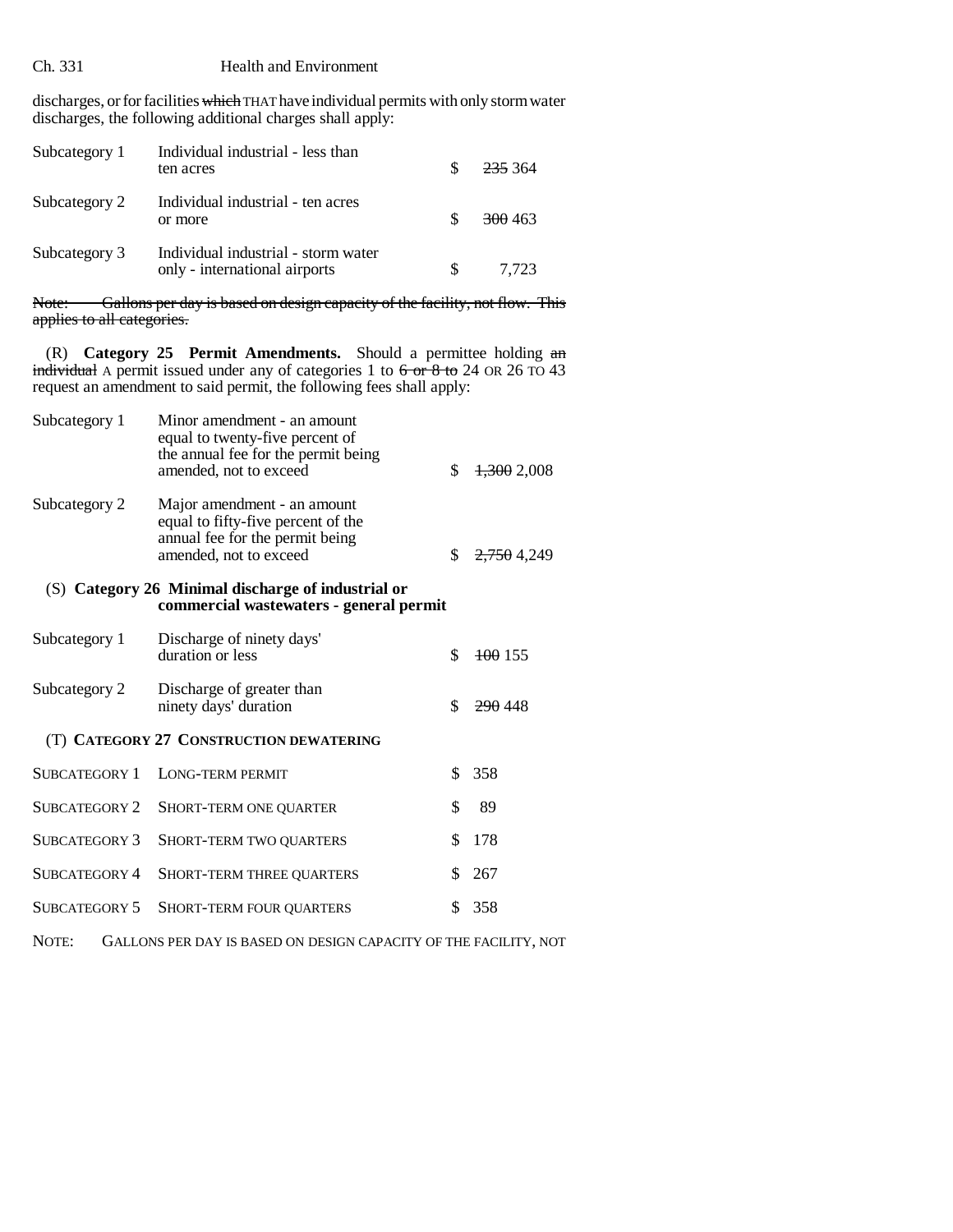FLOW. THIS APPLIES TO ALL CATEGORIES.

(b.5) (I) EFFECTIVE JULY 1, 2002, in accordance with the provisions of section 25-8-508, the division may assess an annual fee upon each industrial discharger, as defined in section 25-8-103 (8.5), and upon each publicly owned treatment works, and all such fees shall be in accordance with the following schedule: except that, for permit fees due and payable after June 30, 1998, and before July 1, 2003, the fees set forth in the following schedule shall be increased by five and eight-tenths percent, rounded to the nearest dollar:

| <b>Facility Categories and Subcategories</b><br>for Permit Fees                                                                                                                                                                              |                                     |    | <b>Annual Fees</b> |  |
|----------------------------------------------------------------------------------------------------------------------------------------------------------------------------------------------------------------------------------------------|-------------------------------------|----|--------------------|--|
| Category 30 Industrial dischargers subject to categorical effluent<br>standards discharging to publicly owned treatment<br>works with pretreatment programs (not including<br>categorical industries subject to zero discharge standards)    |                                     |    |                    |  |
| Subcategory 1                                                                                                                                                                                                                                | Less than 10,000 gallons per day    | \$ | 600 699            |  |
| Subcategory 2                                                                                                                                                                                                                                | 10,000 to 50,000 gallons per day    | \$ | 900 1,047          |  |
| Subcategory 3                                                                                                                                                                                                                                | Greater than 50,000 gallons per day | \$ | $1,200$ 1,397      |  |
| SUBCATEGORY 4                                                                                                                                                                                                                                | <b>VERY LOW FLOW</b>                | \$ | 292                |  |
| Category 31 All other significant industrial dischargers discharging<br>to publicly owned treatment works with pretreatment<br>(including categorical industries subject to zero<br>discharge standards)                                     |                                     |    |                    |  |
| Subcategory 1                                                                                                                                                                                                                                | Less than 10,000 gallons per day    | \$ | <del>150</del> 175 |  |
| Subcategory 2                                                                                                                                                                                                                                | $10,000$ to 50,000 gallons per day  | \$ | 300 349            |  |
| Subcategory 3                                                                                                                                                                                                                                | Greater than 50,000 gallons per day | \$ | 400 465            |  |
| <b>SUBCATEGORY 4</b>                                                                                                                                                                                                                         | PIT DEWATERING ONLY                 | \$ | 270                |  |
| Category 32 Industrial dischargers subject to categorical effluent<br>standards discharging to publicly owned treatment<br>works without pretreatment programs (not including<br>categorical industries subject to zero discharge standards) |                                     |    |                    |  |
| Subcategory 1                                                                                                                                                                                                                                | Less than 10,000 gallons per day    | \$ | 700 815            |  |
| Subcategory 2                                                                                                                                                                                                                                | $10,000$ to 50,000 gallons per day  | \$ | $+1001,280$        |  |
| Subcategory 3                                                                                                                                                                                                                                | Greater than 50,000 gallons per day | \$ | 1,500 1,746        |  |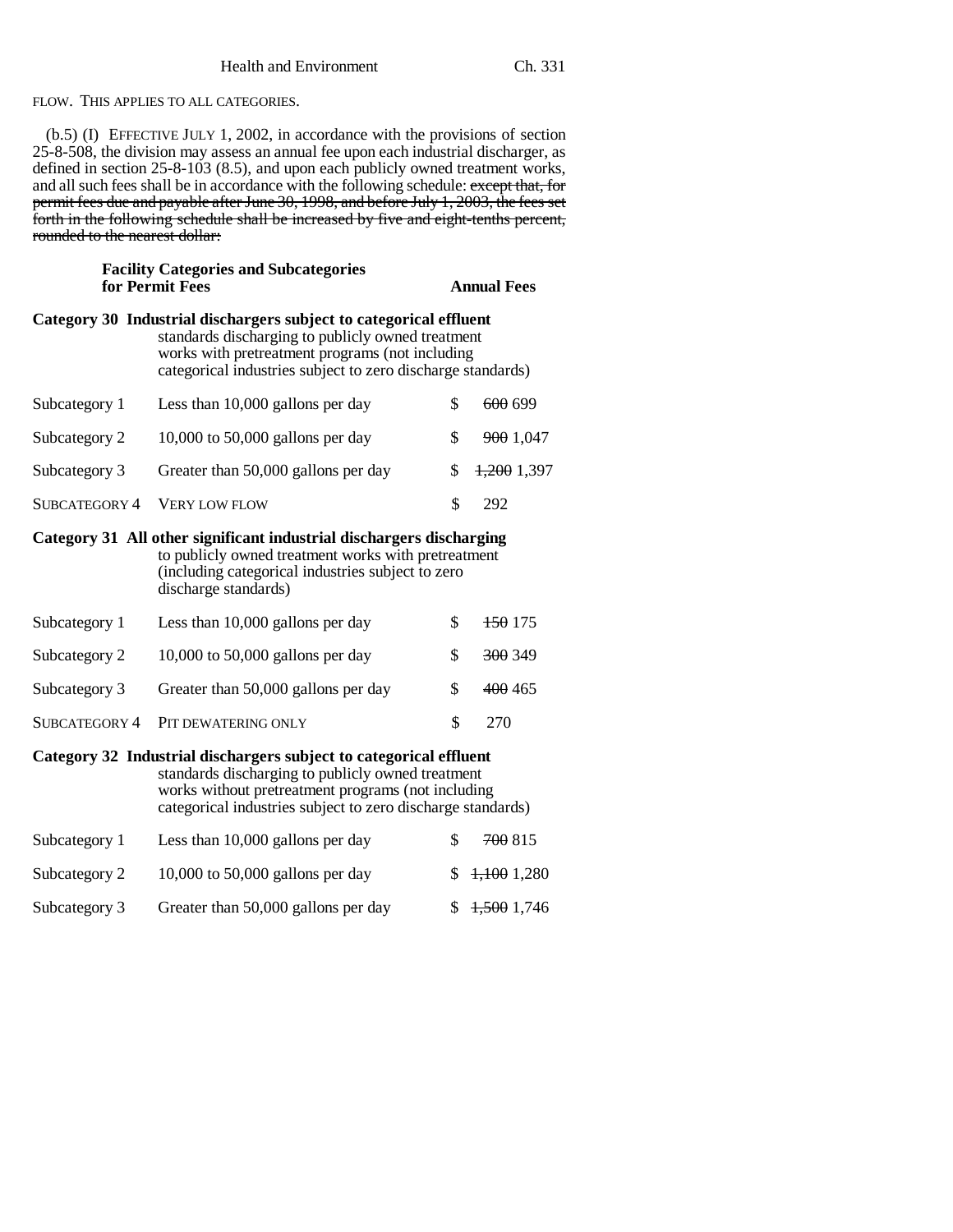| Ch. 331                                             | <b>Health and Environment</b>                                                                                                                                                                                        |    |                    |  |
|-----------------------------------------------------|----------------------------------------------------------------------------------------------------------------------------------------------------------------------------------------------------------------------|----|--------------------|--|
|                                                     | Category 33 All other significant industrial dischargers discharging<br>to publicly owned treatment works without pretreatment<br>programs (including categorical industries subject<br>to zero discharge standards) |    |                    |  |
| Subcategory 1                                       | Less than 10,000 gallons per day                                                                                                                                                                                     | \$ | 300 349            |  |
| Subcategory 2                                       | $10,000$ to 50,000 gallons per day                                                                                                                                                                                   | \$ | 450 524            |  |
| Subcategory 3                                       | Greater than 50,000 gallons per day                                                                                                                                                                                  | \$ | <del>600</del> 699 |  |
|                                                     | <b>Category 34 Domestic wastewater - lagoons</b>                                                                                                                                                                     |    |                    |  |
| Subcategory 1                                       | Sewage from 0 up to 49,999<br>gallons per day                                                                                                                                                                        | \$ | 3035               |  |
| Subcategory 2                                       | Sewage from 50,000 up to 99,999<br>gallons per day                                                                                                                                                                   | \$ | 4046               |  |
| Subcategory 3                                       | Sewage from 100,000 up to<br>499,999 gallons per day                                                                                                                                                                 | \$ | 50.58              |  |
| Subcategory 4                                       | Sewage from 500,000 up to<br>999,999 gallons per day                                                                                                                                                                 | \$ | 60 69              |  |
| Subcategory 5                                       | Sewage from $1,000,000$ up to<br>2,499,999 gallons per day                                                                                                                                                           | \$ | 70 81              |  |
| Subcategory 6                                       | Sewage FROM 2,500,000 gallons<br>per day                                                                                                                                                                             | \$ | 80 94              |  |
| Category 35 Domestic wastewater - mechanical plants |                                                                                                                                                                                                                      |    |                    |  |
| Subcategory 1                                       | Sewage from 0 up to 19,999<br>gallons per day                                                                                                                                                                        | \$ | <del>20</del> 23   |  |
| Subcategory 2                                       | Sewage from 20,000 up to 49,999<br>gallons per day                                                                                                                                                                   | \$ | 3035               |  |
| Subcategory 3                                       | Sewage from 50,000 up to 99,999<br>gallons per day                                                                                                                                                                   | \$ | <del>40</del> 46   |  |
| Subcategory 4                                       | Sewage from 100,000 up to<br>499,999 gallons per day                                                                                                                                                                 | \$ | <del>50</del> 58   |  |
| Subcategory 5                                       | Sewage from 500,000 up to<br>999,999 gallons per day                                                                                                                                                                 | \$ | 60 69              |  |
| Subcategory 6                                       | Sewage from 1,000,000 up to<br>2,499,999 gallons per day                                                                                                                                                             | \$ | 7081               |  |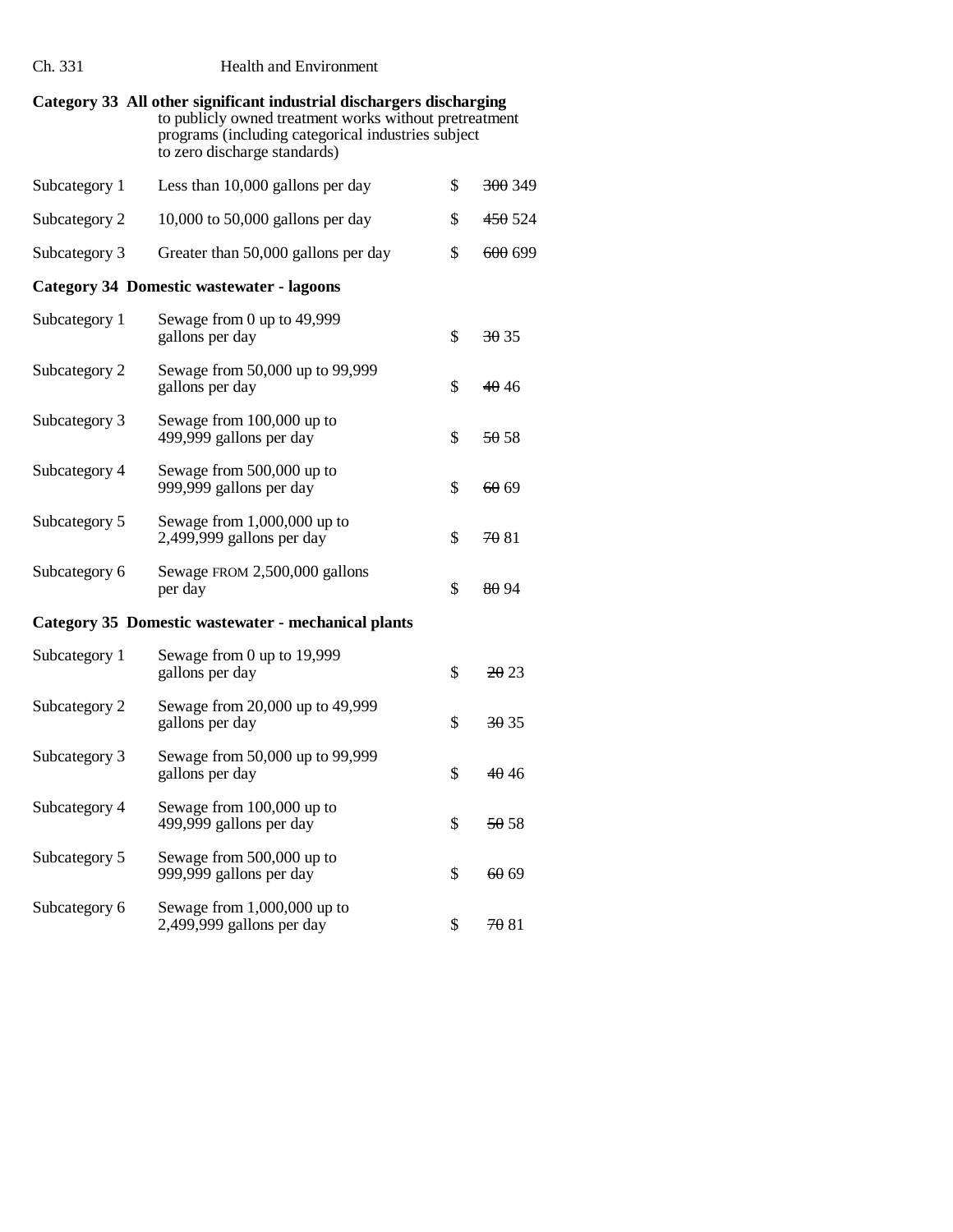|                | <b>Health and Environment</b>                                |    | Ch. 331            |
|----------------|--------------------------------------------------------------|----|--------------------|
| Subcategory 7  | Sewage from $2,500,000$ up to<br>9,999,999 gallons per day   | \$ | 80 94              |
| Subcategory 8  | Sewage from $10,000,000$ up to<br>49,999,999 gallons per day | S  | 90105              |
| Subcategory 9  | Sewage from $50,000,000$ up to<br>99,999,999 gallons per day | S  | <del>100</del> 117 |
| Subcategory 10 | Sewage from 100,000,000 gallons<br>per day or over           | S  | <del>110</del> 128 |

Note: Gallons per day is based on design capacity of the facility, not flow. This applies to all categories.

(b.6) IN ACCORDANCE WITH SECTION 25-8-702, THE DIVISION MAY ASSESS A FEE FOR THE DETERMINATION OF PRELIMINARY EFFLUENT LIMITATIONS UPON A DOMESTIC WASTEWATER TREATMENT WORKS, AS DEFINED AT SECTION 25-8-103 (5), PURSUANT TO THE SITE LOCATION APPROVAL PROCESS, AND ALL SUCH FEES SHALL BE IN ACCORDANCE WITH THE FOLLOWING SCHEDULE. FEES SET FORTH IN THIS SCHEDULE SHALL BE INCREASED BY AN AMOUNT EQUAL TO SEVENTY-FIVE PERCENT OF THE APPLICABLE FEES FOR EACH SET OF PRELIMINARY EFFLUENT LIMITATIONS REQUESTED BY DOMESTIC WASTE WATER TREATMENT WORKS FOR DISCHARGES TO A SECOND OR ADDITIONAL RECEIVING WATER BODIES:

## **Facility Categories and Subcategories for Permit Fees Annual Fees**

#### **Category 40 Preliminary effluent limitations for individual permits**

| SUBCATEGORY 1 LESS THAN 100,000 GALLONS PER DAY                        | \$1,500 |
|------------------------------------------------------------------------|---------|
| SUBCATEGORY 2 FROM 100,000 UP TO 999,999<br><b>GALLONS PER DAY</b>     | \$3,000 |
| SUBCATEGORY 3 FROM 1,000,000 UP TO 9,999,999<br><b>GALLONS PER DAY</b> | 4.500   |
| SUBCATEGORY 4 10,000,000 OR MORE GALLONS<br>PER DAY                    | 6,000   |

## **Category 41 Preliminary effluent limitations for general permits**

| FROM 0 UP TO $1,000,000$ GALLONS |       |
|----------------------------------|-------|
| PER DAY                          | \$750 |

NOTE: THIS GROUP INCLUDES PRELIMINARY EFFLUENT LIMITATIONS FOR MINOR DOMESTIC FACILITIES THAT DISCHARGE TO: UNCLASSIFIED WATERS; CLASS 2 (AQUATIC LIFE) STREAMS WITH A ZERO LOW FLOW; OR CLASS 2 (AQUATIC LIFE) STREAMS WITH A LOW FLOW GREATER THAN ZERO.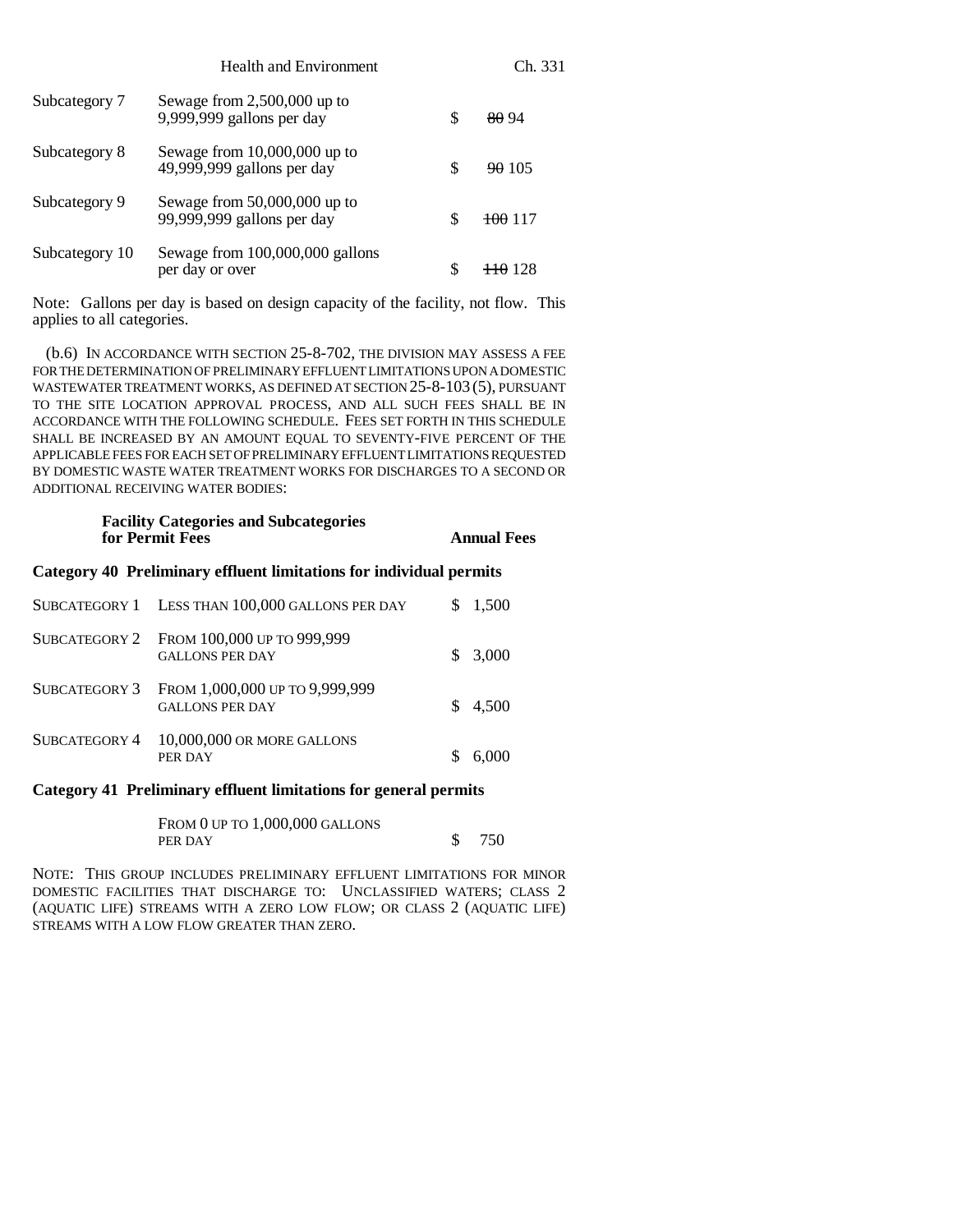#### Ch. 331 Health and Environment

#### **Category 42 Preliminary effluent limitations for discharges to groundwater**

| SUBCATEGORY 1 MINOR FACILITIES (LESS THAN<br>$1,000,000$ GALLONS PER DAY) |     | \$ 375 |
|---------------------------------------------------------------------------|-----|--------|
| SUBCATEGORY 2 MAJOR FACILITIES (AT LEAST<br>1,000,000 GALLONS PER DAY)    | \$. | 600    |

#### **Category 43 Review of preliminary effluent limitations for individual permits (professionally prepared by others)**

| SUBCATEGORY 1 MINOR FACILITIES (LESS THAN<br>1,000,000 GALLONS PER DAY)  | $\frac{1.125}{ }$  |
|--------------------------------------------------------------------------|--------------------|
| SUBCATEGORY 2 MAJOR FACILITIES (AT LEAST<br>$1,000,000$ GALLONS PER DAY) | $\frac{\$}{2,250}$ |

(c) All fees collected pursuant to  $\frac{1}{2}$  paragraph PARAGRAPHS (b) AND (b.6) of this subsection (1) shall be transmitted to the state treasurer, who shall credit the same to the water quality control fund, which fund is hereby created. The moneys in such fund which THAT are collected pursuant to paragraph (b) of this subsection (1) shall be appropriated annually to the department of public health and environment by the general assembly which shall review expenditures of such moneys to assure that they are used only to fund the expenses of the discharge permit system. It is the intent of the general assembly that a portion of the expenses of the discharge permit system be funded from the general fund, reflecting the benefit derived by the general public.

**SECTION 3. Appropriation - adjustments in long bill.** (1) In addition to any other appropriation, there is hereby appropriated, out of any moneys in the water quality control fund created in section 25-8-502, Colorado Revised Statutes, not otherwise appropriated, to the department of public health and environment for allocation to the water quality control division, for the fiscal year beginning July 1, 2002, the sum of five hundred twenty thousand six hundred eighty-seven (\$520,687) and 4.0 FTE, or so much thereof as may be necessary, for the implementation of this act.

(2) For the implementation of this act, appropriations made from the water quality control fund created in section 25-8-502, Colorado Revised Statutes, to the department of public health and environment, in the annual general appropriation act for the fiscal year beginning July 1, 2002, shall be adjusted as follows:

(a) The appropriation to water quality control division, administration, personal services, is increased by fourteen thousand five hundred seventeen dollars (\$14,517).

(b) The appropriation to water quality control division, administration, operating expenses, is increased by two hundred seventy dollars (\$270).

(c) The appropriation to water quality control division, administration, indirect cost assessment, is increased by forty-five thousand nine hundred twenty-eight dollars (\$45,928).